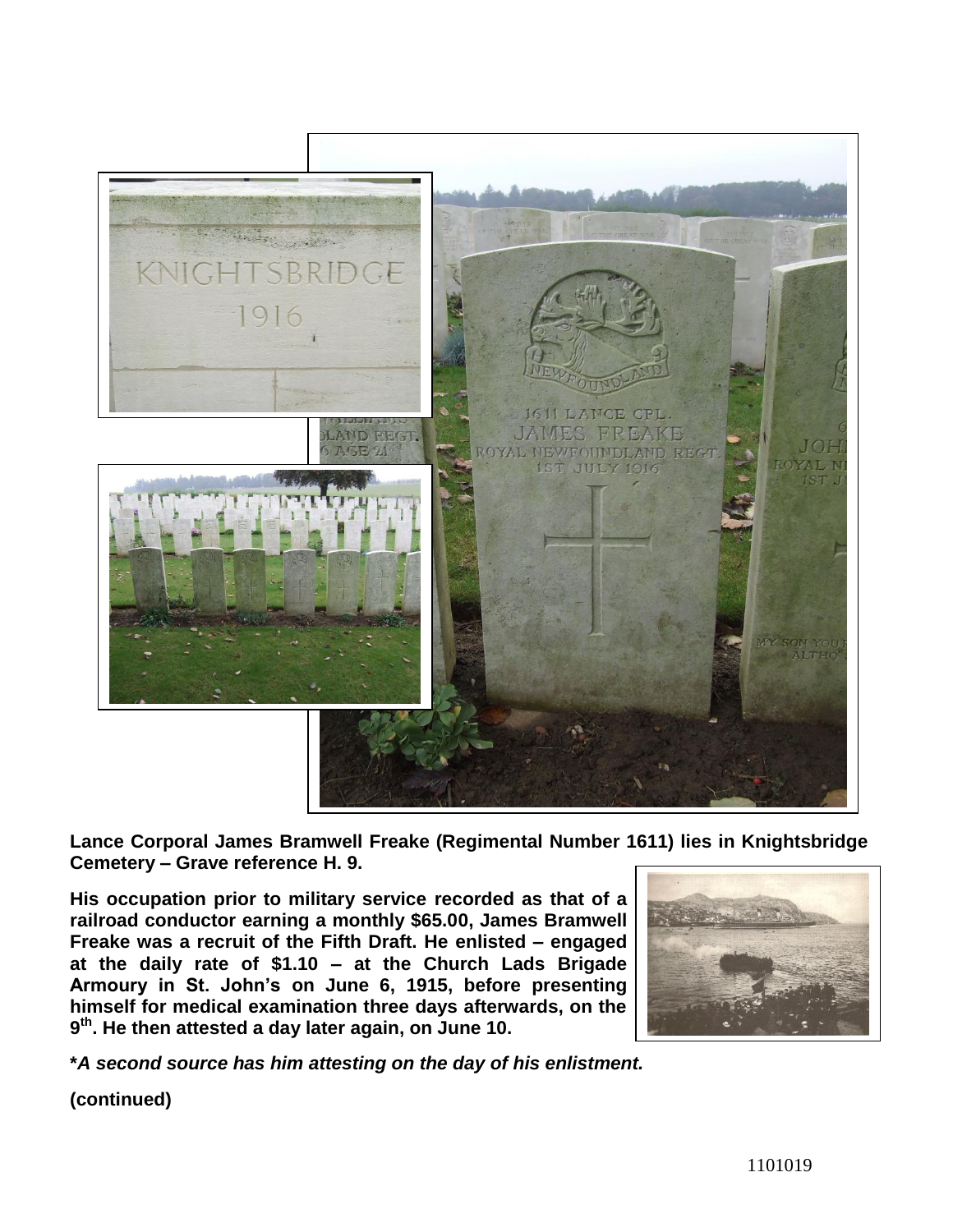**Private Freake embarked on board His Majesty's Transport** *Calgarian* **(previous page – original photograph from the** *Provincial Archives***) on June 20 in St. John's Harbour and sailed (***almost***\*) directly to the United Kingdom. He was one of the two-hundred forty-two men of 'F' Company and eighty-five naval reservists to take passage on that day.**

**\****Apparently the ship took nineteen days to make what was usually the journey of about a week. Not only was Calgarian escorting three submarines, but she sailed by way of the Portuguese Azores and then Gibraltar – some of the Newfoundlanders apparently even having the time to cross the straits to spend a few hours in North Africa. She reached Liverpool on July 9***.**



**(Right above:** *the Crown Colony of Gibraltar in pre-War days: The Spanish mainland is in the background***. – from a vintage postcard)**

**On the day after its arrival in the United Kingdom, 'F' Company marched from the railway station and reported** *to duty* **at Stobs Camp near the Scottish town of Hawick on the evening of July 10. It was an important moment: the Newfoundland Regiment, as of that day counting fifteen hundred personnel, was now at fighting strength and could be posted on** *active service***.**



**(Right above:** *The men of the Regiment await their new Lee-Enfield rifles***. – original photograph from the** *Provincial Archives***)**

**From Stobs, some three weeks after the arrival of 'F' Company, in early August, 'A', 'B', 'C' and 'D', the senior Companies, having now become 1st Battalion of the Newfoundland Regiment, were transferred to Aldershot in southern England. There they were to undergo final preparations – and a royal inspection – before departing on active service to the Middle East and to the fighting on the Gallipoli Peninsula.**

**'E' and 'F' Companies – the latter having arrived at Stobs Camp on July 10 - were to be posted to the new Regimental Depot and were to form the nucleus of the newly-formed 2nd (***Reserve***) Battalion. The Depot was to become home to Private Freake for the following seven months.** 

**The Regimental Depot was being established during that summer of 1915 in the Royal Borough of Ayr on the west coast of Scotland to serve as a base for the 2nd (***Reserve***) Battalion. It was from there – as of November of 1915 up until January of 1918 – that the new-comers from home were to be sent in drafts, at first to Gallipoli and later to the Western Front, to bolster the four fighting companies of 1st Battalion.**

**It was during this period while stationed at Ayr, on February 2, that Private Freake received promotion from the rank of private to that of lance corporal.** 

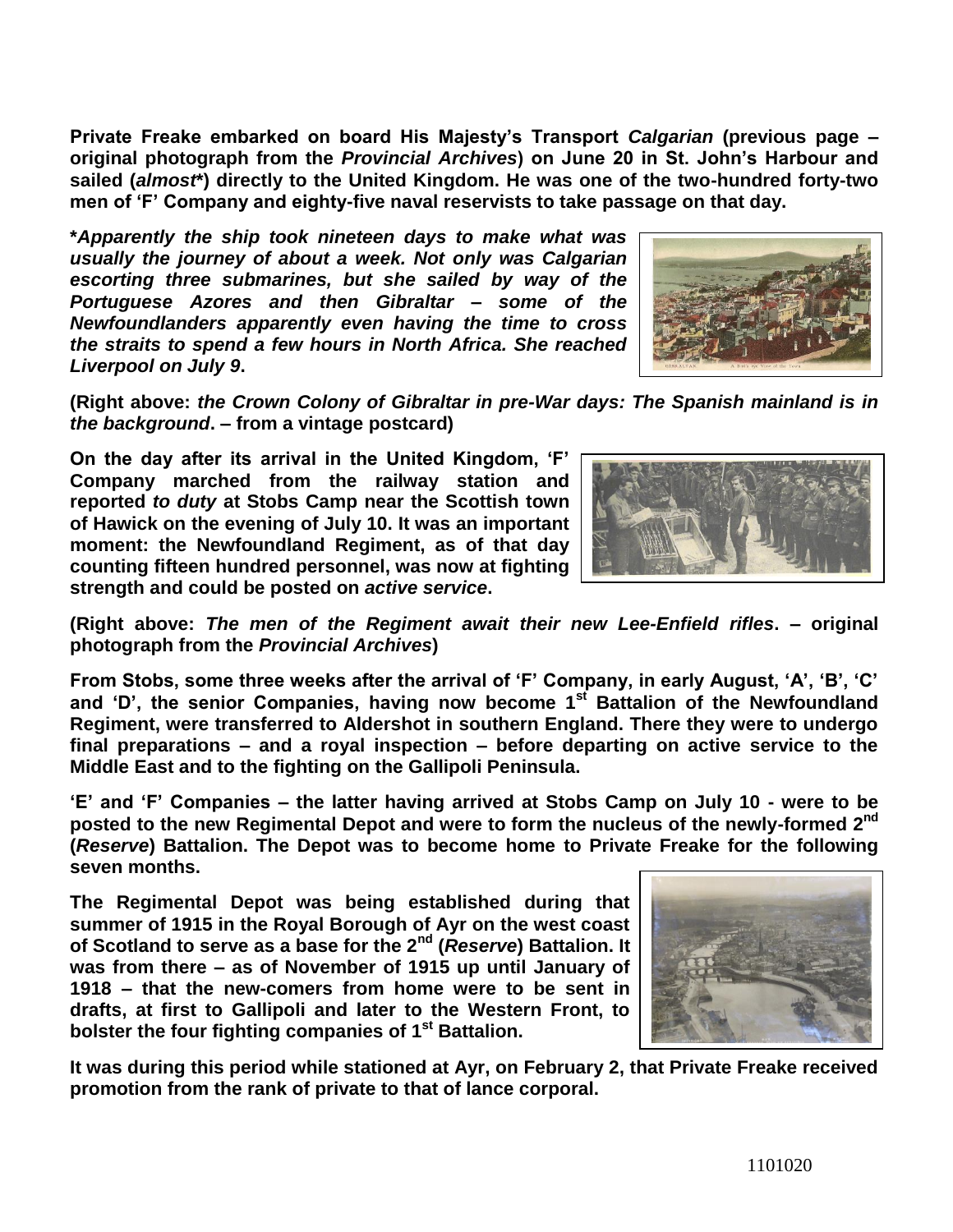**(Previous page:** *an aerial view of Ayr – probably from the period between the Wars: Newton-on Ayr is to the left of the River Ayr and the Royal Borough is to the right***. – courtesy of the Carnegie Library at Ayr)**

**It was on March 13, almost six weeks after his promotion, that Lance Corporal Freake, as a non-commissioned officer of the 2nd Re-enforcement Draft from Ayr, passed through the naval establishment of Devonport on the English south coast, en route – although no-one knew it at the time – for France.** 

**The Newfoundlanders - somewhat surprisingly - were to travel by way of Egypt\*. By that time Lance Corporal Freake had re-enlisted at Ayr, on February 1, some six weeks before his departure from there.\*\***

**\****At the time there was some confusion as to whether 1st Battalion would stay in the Middle East or not, and this draft apparently had orders to set sail for Egypt. However, there was*  surely a bureaucratic foul-up as 1<sup>st</sup> Battalion embarked in Egypt on only the following day *for passage to France. The two ships presumably passed each other in the Mediterranean Sea, going in opposite directions.*

*One can only suppose that the ship from Devonport was carrying supplies, equipment and/ or other personnel that were needed in the Middle East and therefore could not be turned around – either that or the vessel had no radio. The 1st Draft then voyaged to Marseilles from Alexandria on HMT Kingstonian (right).*



**\*\****At the outset of the War, perhaps because it was felt by the authorities that it would be a conflict of short duration, the recruits enlisted for only a single year. As the War progressed, however, this was obviously going to cause problems and the men were encouraged to re-enlist.*

**(Right:** *British troops march through the port area of the French city of Marseilles***. – from a vintage post-card)**

**The draft of one-hundred forty** *other ranks***, under the command of Captain Ledingham, having disembarked in the French Mediterranean port of Marseilles on April 3, joined 1st Battalion on April 8 in the small town of Louvencourt where the parent unit – still on its march towards the front - had already been billeted for two days.**

**Five days later, on April 13, 1st Battalion marched into the village of Englebelmer – situated at some three kilometres behind the front - where the Newfoundlanders were billeted, welcomed re-enforcements from Rouen on the 15th and, on the evening of that day, were ordered forward into the British lines to work in some of the communication trenches.**





**(continued)**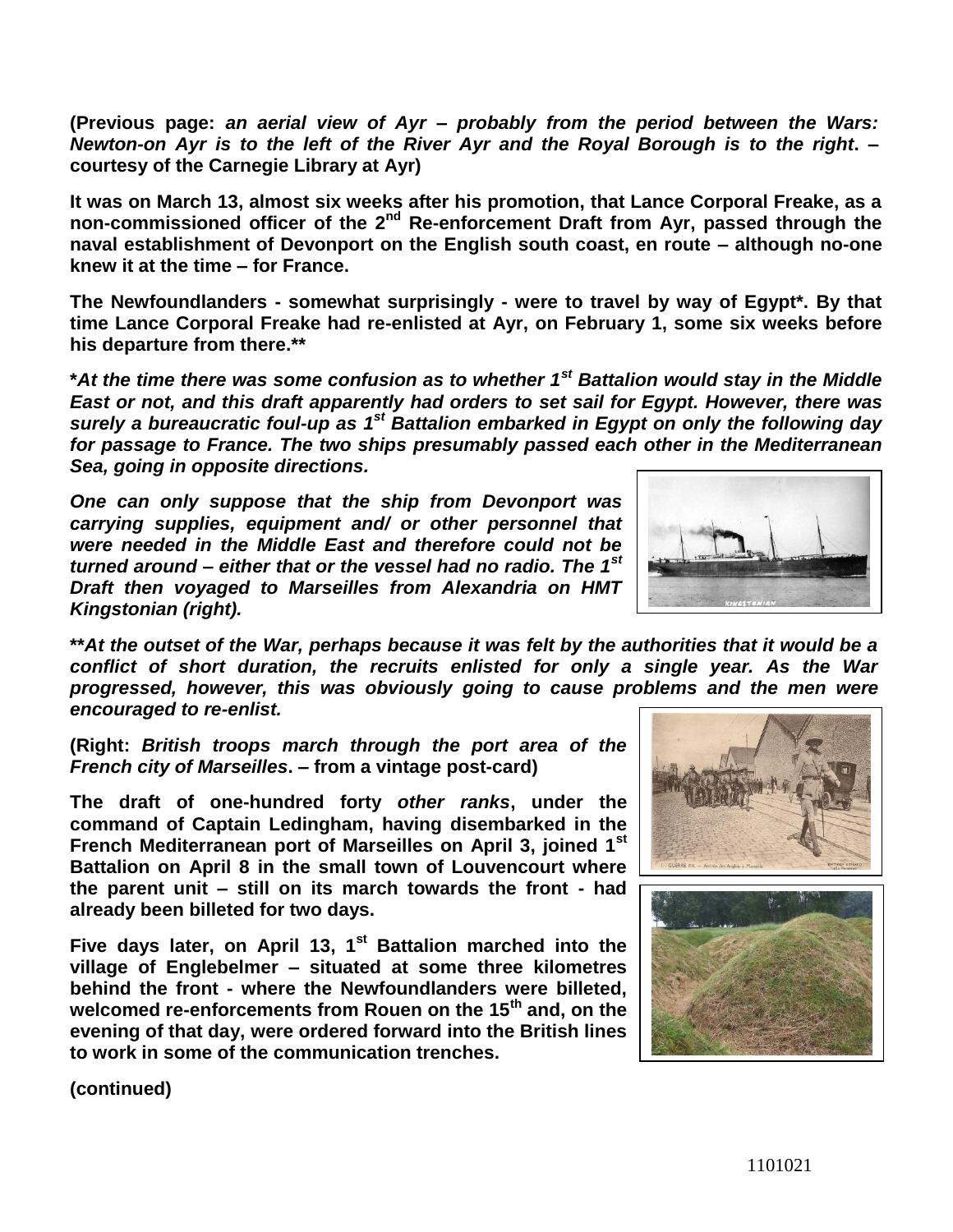**(Page preceding:** *a part of the re-constructed trench system to be found in the Newfoundland Memorial Park at Beaumont-Hamel –* **photograph from 2007(?))**

**The Newfoundlanders were also soon to be preparing for the British campaign of that summer, to be fought on the ground named for the meandering river that flowed – and today still flows – innocuously through the southern part of the region to which it lends its name,** *the Somme***.**

**The son of Henry William Freake, labourer of Lewisporte – to whom he had allotted a daily allowance of sixty cents from his pay – and Sarah Ellen Freake\*, he was reported as having been** *killed in action* **at Beaumont-Hamel on July 1, 1916, while serving with 'B' Company during the fighting of the first day of**  *the Somme***. He was buried on that same day by the Reverend H. S. Reid attached to 87th Brigade.**

**James Freake had enlisted at a** *declared* **twenty-one years of age: date of birth, September 19, 1893 (from** *Vital Statistics***).**

**(Right above:** *Beaumont-Hamel - looking from the British lines down the hill to Y Ravine Cemetery which today stands atop part of the German front-line defences - The Danger Tree is to the right in the photograph.* **– photograph taken in 2009)**

**(Right:** *a grim, grainy image purporting to be Newfoundland dead awaiting burial after Beaumont-Hamel –* **from …)**

*\*It may be she is the Ellen Freake who died in childbirth on August 18, 1899. If this be the case, Henry William Freake is likely he who is recorded in the 1921 Lewisporte Census as being married to Annie Anstey (Anstey her former married name) and the father with her of a family of five sons.*

**(Right:** *A plaque on the wall of the municipal building in Lewisporte commemorates the sacrifice of Lance Corporal Freake… (see also below)* **– photograph from 2013)** 

**Lance Corporal James Bramwell Freake was entitled to the British War Medal (left) and to the Victory Medal (Inter-Allied War Medal).**

**(continued on following page)**